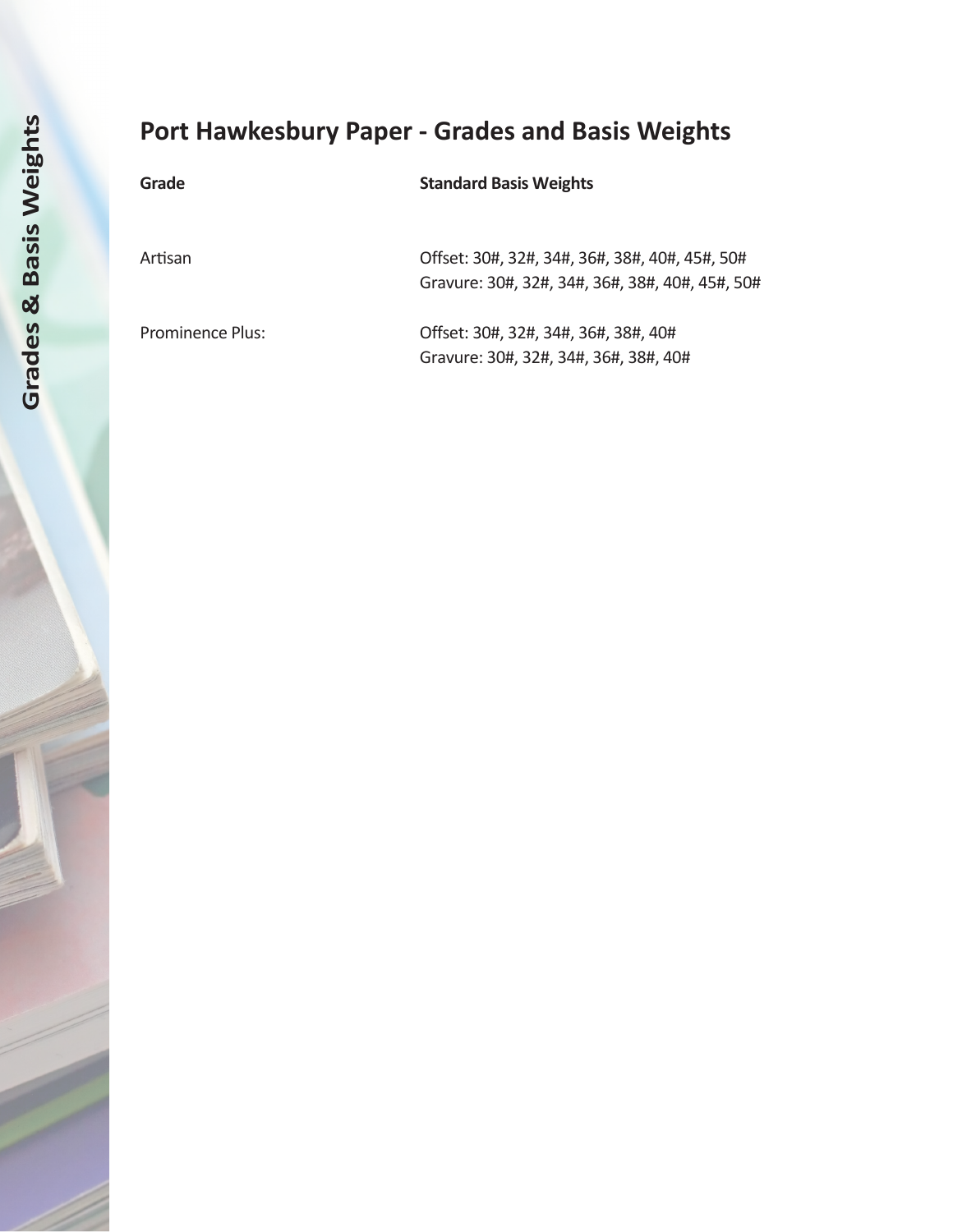# **Machine Trim**

Supercalendered machine - 357.5" to 369" (9,080 mm - 9,380 mm)

# **Standard Roll Sizes and Packaging**

| <b>Minimum Orders:</b>                    | All grades are subject to minimum and trim requirements - please call for<br>specific information                                                                          |
|-------------------------------------------|----------------------------------------------------------------------------------------------------------------------------------------------------------------------------|
| <b>Roll Width:</b>                        | Minimum - 15.27" (388 mm) on winders and/or salvage winder<br>Maximum - 150" (3,800 mm) on winders                                                                         |
| <b>Outside Diameter:</b>                  | 40", 45", 50"                                                                                                                                                              |
| <b>Roll Size Tolerances:</b> Plus - 1/16" |                                                                                                                                                                            |
|                                           | Standard Roll Wrap: 15.27" - 22" (388 mm - 559 mm) - Two (2) rolls per bundle. Mill must wrap<br>two (2) per bundle on rolls less than 22"<br>$>25$ " - One (1) per bundle |

**Cores:** 3" and 6" capability

# **Tolerances - Overruns /Underruns**

The following percentages are considered industry standard as an allowable shipping tolerance for the completion of a manufactured item.

| In a standard basis weight and color: |  |
|---------------------------------------|--|
|                                       |  |
|                                       |  |
|                                       |  |
|                                       |  |
|                                       |  |
|                                       |  |

| In a non-standard basis weight: |  |
|---------------------------------|--|
|                                 |  |
|                                 |  |